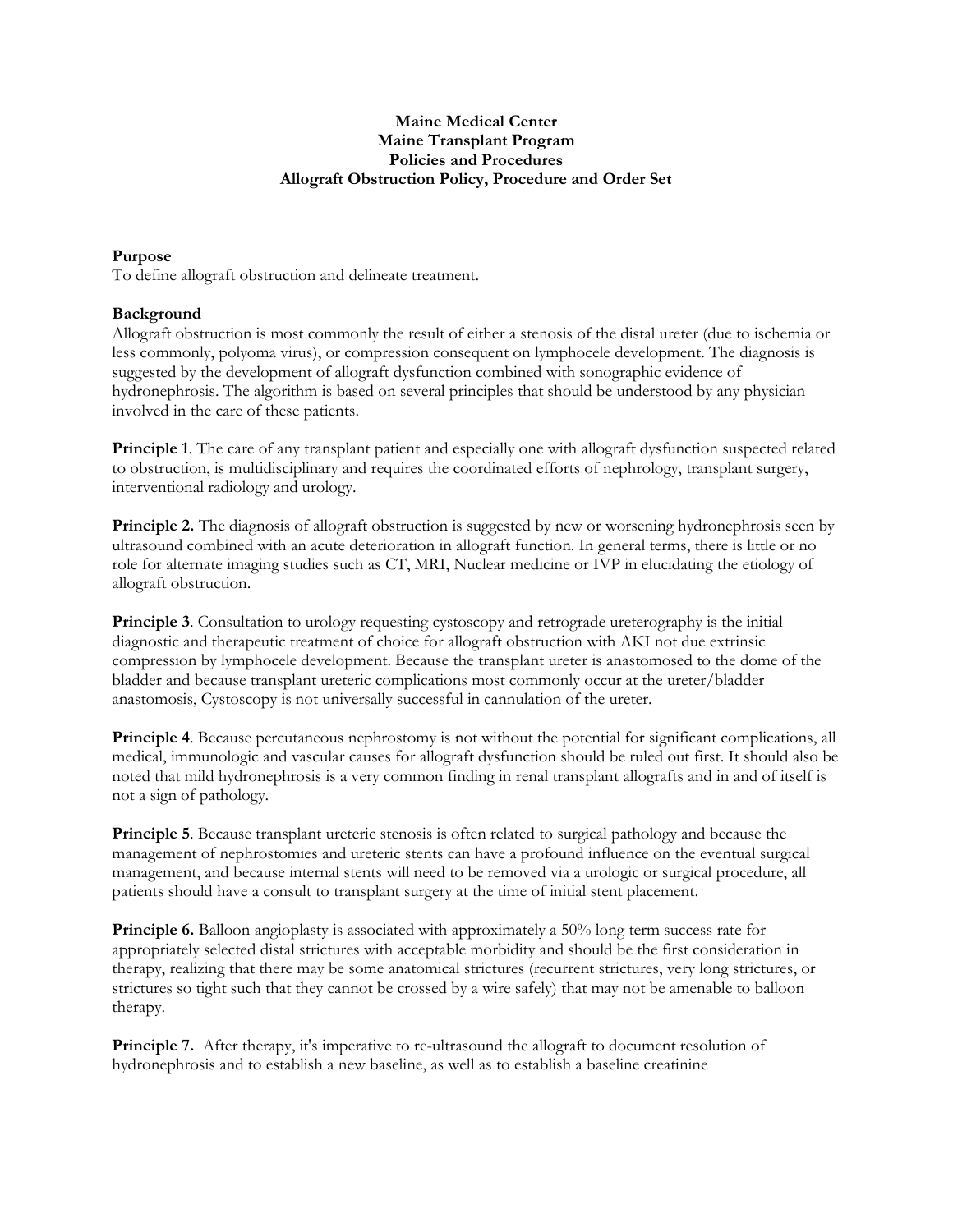Maine Medical Center Maine Transplant Program Policies and Procedures Allograft Obstruction Policy, Procedure and Order Set Page 2 of 4

**Principle 8**. There are many steps after the placement of a percutaneous nephrostomy if that approach is chosen, that must be completed successfully to achieve the best patient outcome.

## **General Guidelines to Management**

## **a. Lymphocele**

The patient will be referred to Transplant Surgery for an opinion on surgical marsupialization of the lymphocele. In the event of diagnostic uncertainty or medical problems that delay surgical intervention, percutaneous aspiration and drainage of the lymphocele may be an acceptable alternate approach to bridge the gap until surgery can safely & definitively solve the problem.

Transplant Surgery will be consulted when the problem is identified and before the patient is discharged from MMC.

Original date: 5/12/10

Updated: 8/29/17, 7/28/20

This policy was reviewed and approved at QAPI on 8/28/20

Policy Champion: James Whiting, MD, FACS – Surgical Director of Transplantation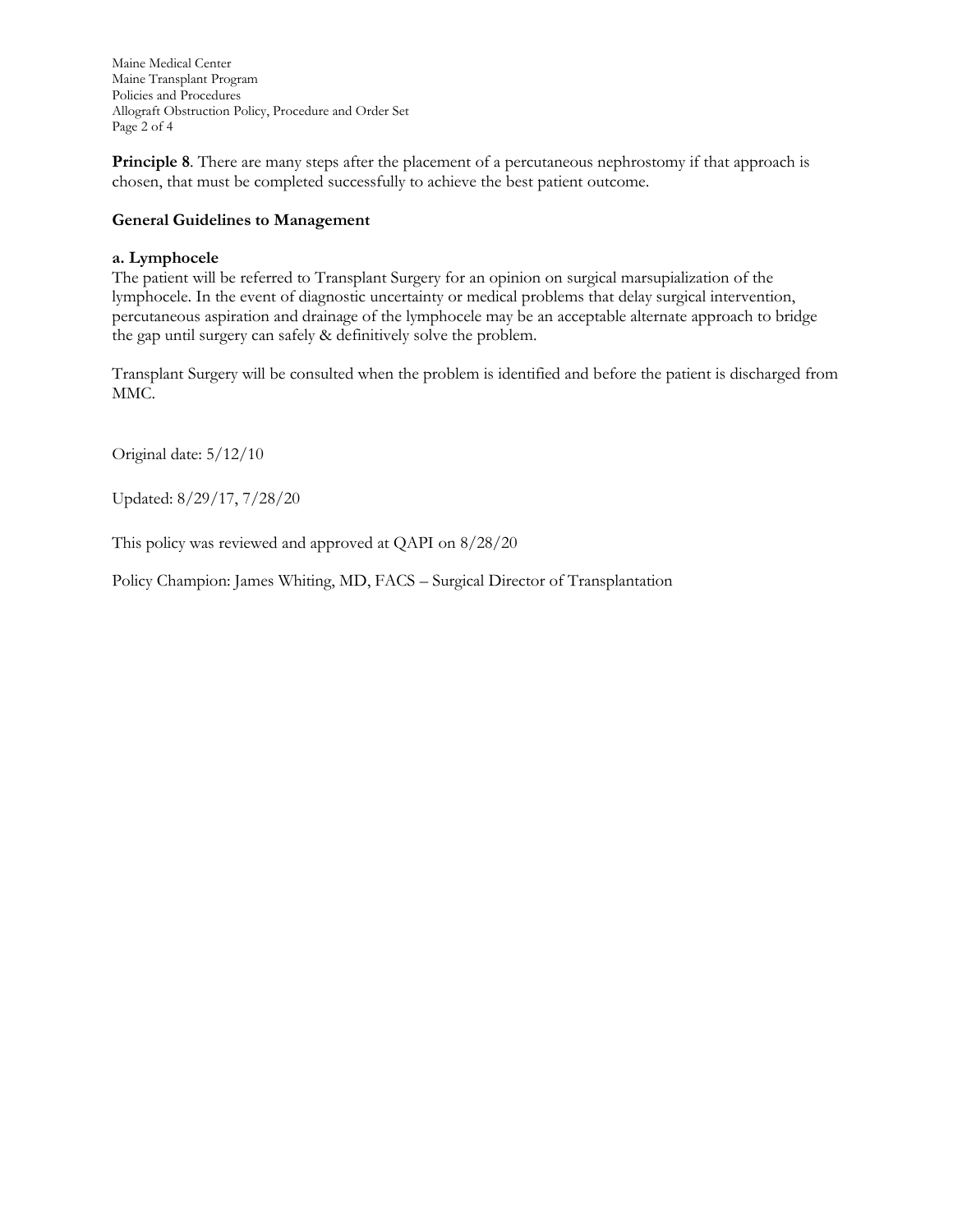## **Appendix 1. Nephro: Transplant Obstruction Order Set**

- 1. Admit patient to R5
- 2. NPO
- 3. Baseline labs: CBC, BMP, INR/PTT, Type and Screen, Urine polyoma virus PCR
- 4. IV line
- 5. Commence 0.5 NS at x rate/hour
- 6. Consult Transplant Surgery (Pager Number: XXXX) /Dr. Whiting
- 7. Interventional Radiology Consult Order for transplant allograft percutaneous Nephrostomy for acute decompression of the obstructed renal allograft
- 8. CBC, BMP daily
- 9. Routine post procedure vital signs
- 10. Interventional Radiology Consult Order for antegrade nephrostogram (to be performed 48hrs post perc neph), opinion on percutaneous intervention of ureteric stricture if founds and placement of antegrade ureteric stent.